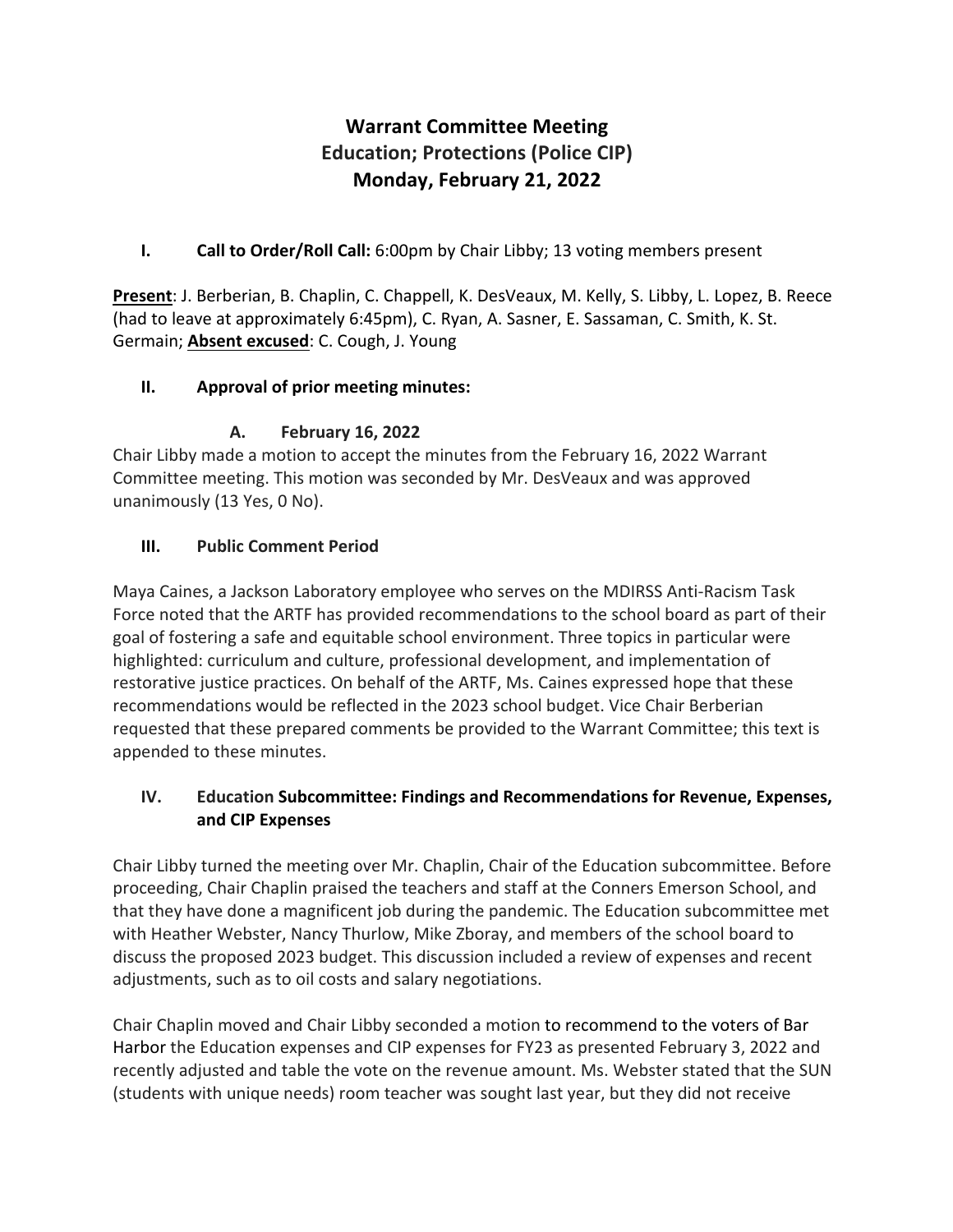qualified candidates. These students are currently working with generalist special education teachers. Ms. Webster noted that it is difficult for these staff members to become specialized for the SUN room needs. Chair Libby suggested that the vote on the revenue be tabled, as that part is not typically controversial and there will be additional data in a few weeks. In that case, the education revenue vote could be held at the March 21, 2022 Warrant Committee meeting, at which time there should be a more final number to consider. Chair Libby moved and Vice Chair Berberian seconded a motion to amend the main motion such that the Warrant Committee recommends to the voters of Bar Harbor the Education expenses and CIP expenses for FY23 as presented February 3, 2022 and postpone definitely the Education revenues until March 21, 2022.

*The motion to amend the main motion passed unanimously (13 Yes, 0 No)*.

Mr. Sutherland asked about the amount of the CIP expenses. Ms. Thurlow responded that it would be the original amount less \$57,000 for computers/technology, \$10,000 for safety, and \$100,000 from the building repair CIP line. Chair Libby also clarified that the number the Warrant Committee would vote on for the regular expenses was the original number that the school committee presented to the Town Council that included the SUN room support. Mr. Zboray stated that as he had recently discussed with the Education subcommittee \$100, 000 would be subtracted from the original CIP budget in addition to the removal of the \$57,000 and \$10,000 as the school committee sought to balance their needs with the interest of a lower tax burden for Bar Harbor citizens. Chair Libby stated that the amended CIP had not yet been presented to the Town Council. He suggested amending the motion to specify the amounts for both the expenses and CIP expenses. Ms. Thurlow confirmed the specific amounts, including the subtotals of both the CIP general expenses and debt service. Chair Libby moved and Mr. Sassaman seconded a motion to amend the main motion such that the Warrant Committee recommends to the voters of Bar Harbor the amount of \$7,896,586 for Education expenses and the amount of \$279,311 for Education CIP expenses reflecting \$217,890 for general CIP expenses and \$61,421 for debt service.

*The motion to amend the main motion passed unanimously (13 Yes, 0 No)*.

Chair Libby repeated the full text of the amended motion: Shall the Warrant Committee recommend to the voters of Bar Harbor the amount of \$7,896,586 for Education expenses and the amount of \$279,311 for Education CIP expenses reflecting \$217,890 for general CIP expenses and \$61,421 for debt service for FY23 as presented February 3, 2022 and postpone definitely the Education revenues until March 21, 2022? *The motion passed unanimously (13 Yes, 0 No).*

Chairs Libby and Chaplin thanked the school staff and Education subcommittee for their work.

# **V. Public Works, Recreation, Protections subcommittee: Police Department CIP Expenses**

Chair Libby turned the meeting over to Vice Chair Berberian, Chair of the Public Works, Recreation, and Protections subcommittee. The Police Department CIP Expenses section of the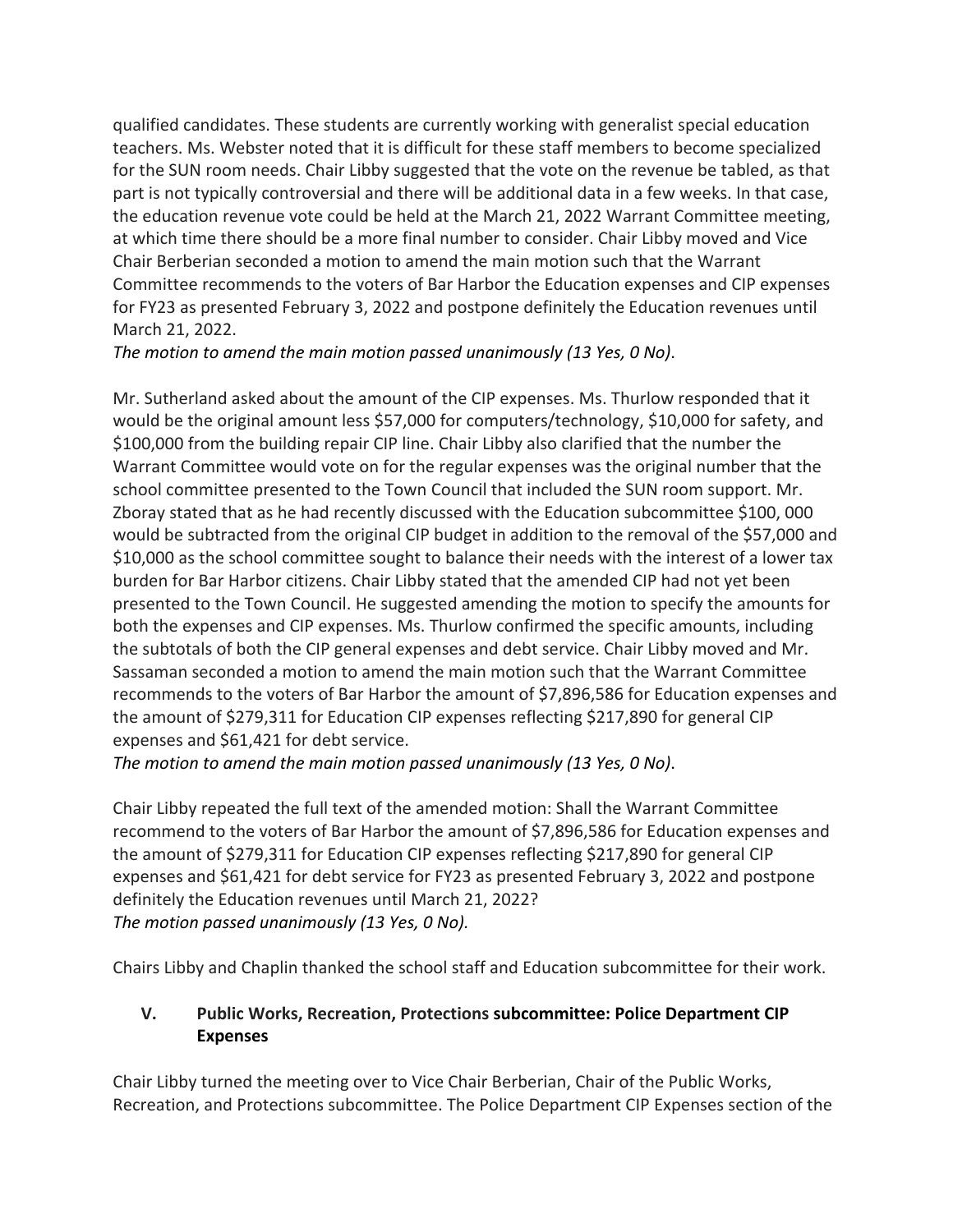Protections budget was tabled at the February 16, 2022 meeting to provide the subcommittee time to solicit and review additional information from Chief Willis. Vice Chair Berberian noted that she recently shared additional details about the taser budget line in the CIP that Mr. Sutherland received from Chief Willis with the full Warrant Committee. She asked if there were any comments or questions. Mr. Chaplin asked if the handle color of the taser was different from that on firearms. Chair Berberian confirmed this was the case and Ms. St. Germain added that the grip handles are a very visible yellow. Ms. Kelly noted her appreciation for having this topic raised for further discussion and future planning. Mr. Sassaman said that he had a related but non-budgetary recommendation. Chair Libby suggested that this could be addressed shortly with other general recommendations after the budget portion of the agenda. Chair Berberian moved and Chair Libby seconded a motion to recommend to the voters of Bar Harbor the Police Department CIP expenses for FY23 as presented and amended by the Town Council on February 10, 2022.

*The motion passed unanimously (12 Yes, 0 No).*

# **VI. Additional Warrant Committee Discussion and Recommendations**

Chair Libby said that he was happy that the Warrant Committee could adapt to the Town Charter changes and find a path forward with the budget process. He suggested that the Warrant Committee bylaw committee could meet again at the conclusion of this season and consider what additional modifications could be made to make the process run more efficiently while still aligning with the Charter requirements. He stated that there were three additional weeks in this budget season. Mr. Chaplin asked about the Warrant Committee's responsibilities during the next evening's joint meeting with the Town Council. Chair Libby responded that there were no substantive disagreements between the two bodies, except that our motion supports the SUN room We would meet with Town Council and try to come to an agreement about that difference. If an agreement cannot be reached, both budgets go to the Town Meeting for a vote. He added that if additional changes to the budget are made, then the respective Warrant Committee subcommittee(s) may need to reconvene so that they could present their recommendations to the full Warrant Committee. Mr. DesVeaux expressed his surprise at the lack of community participation apart from school-related issues. Chair Libby responded that although the occasional issue may elicit significant public feedback, there is generally not major turn out from the public during this part of the Warrant Committee season.

At this time, Chair Libby solicited non-binding recommendations from Warrant Committee members that could be put forward to the Town Council at the next evening's joint meeting. Votes on these recommendations are to demonstrate the support of the Warrant Committee.

Ms. Smith made and Mr. DesVeaux seconded a motion to recommend to the Town Council that disclosure requirements for non-profit agencies including revenues, expenses, and impact be revised to bring those in harmony with what is requested of cooperating agencies. *The motion passed unanimously (12 Yes, 0 No).*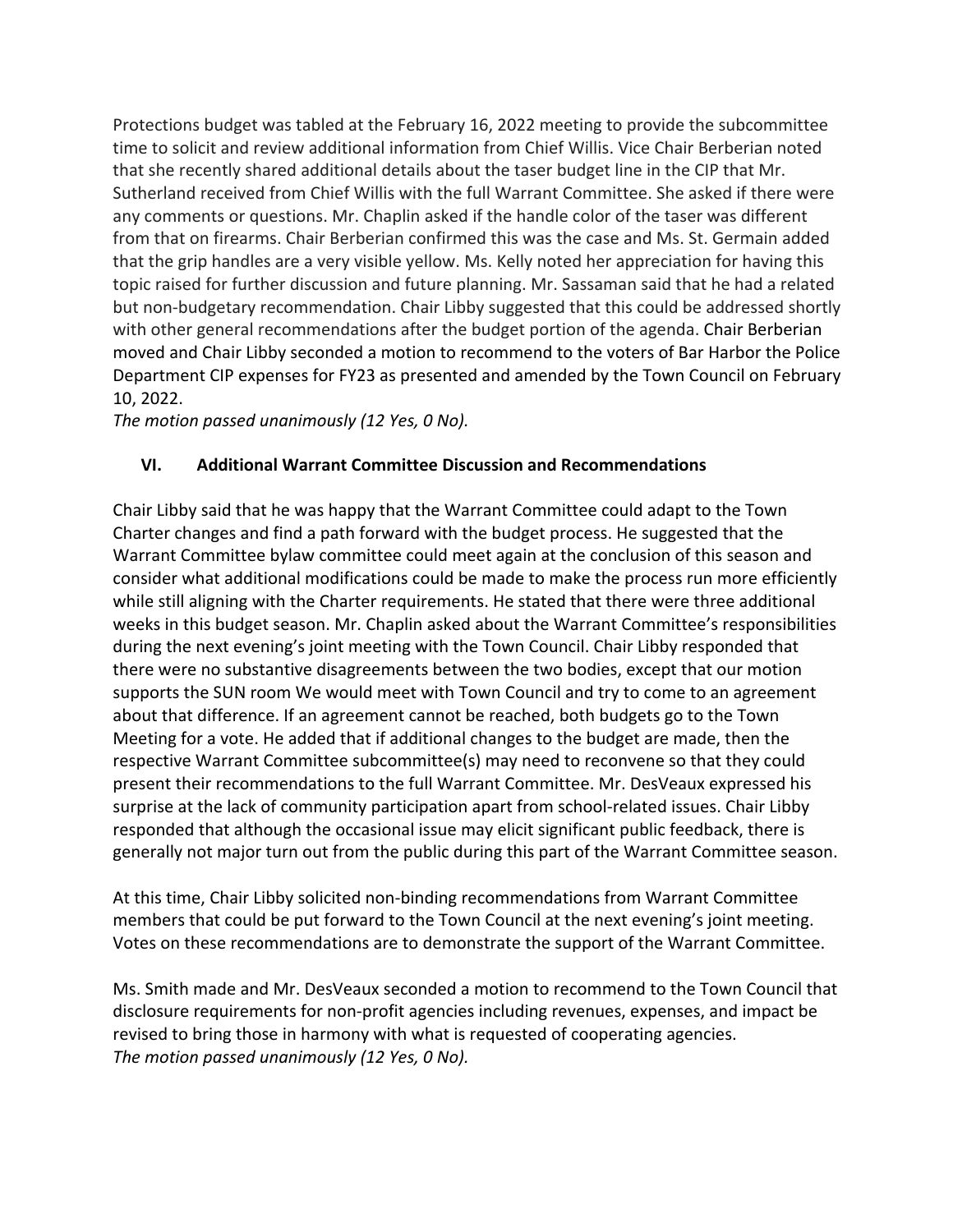Ms. Ryan suggested that the three items that relate to the Chamber of Commerce in the nonprofit agencies section of the budget could be consolidated into a single budget line item, with the understanding that the Chamber is supporting those specific events. She added that the Town Council did not approve the full original budget for two of the three events. Ms. Lopez agreed with Ms. Ryan. Ms. Smith asked if there was a way to be sure the Chamber would still support those three events if there was a single budget item. Chair Libby said that this was a topic worth exploring, though it may be helpful to first have a conversation with the Finance Director. Ms. Ryan suggested that a motion could be made at the March 21, 2022 meeting after that discussion.

Mr. Sassaman gave his thanks to Vice Chair Berberian and Police Chief Willis. He remarked in particular that Chief Willis had been very responsive to his questions and offered ride along opportunities. Per Mr. Sassaman, Maine Police Departments are required to create annual use of force reports, and he suggested that these reports that are typically for internal purposes be shared with the Town Council and Warrant Committee. People's names and other identifying information would be redacted first. Mr. Sassaman emphasized that he does not feel that the Bar Harbor Police Department is guilty; his motion is to build on current communications and facilitate greater openness. Mr. Sassaman made and Ms. Chappell seconded a motion to recommend to the Town Council that the Bar Harbor Police Department make public their annual use of force reports in a manner that is respectful of the privacy of people named in this report. Mr. Sassaman added that police departments generally can set their own rules and that there are towns that already publish similar reports. Mr. DesVeaux asked if this was within the Warrant Committee's purview. Vice Chair Berberian responded that there is a portion of the budget related to firearms, and use of force reports may help provide relevant information for the level of funding needed for those expenses. Chair Libby agreed that this was not a policy position, but a non-binding recommendation related to the budget. Ms. St. Germain noted that the firearms and tasers are replaced on a schedule that is in line with the need for replacements and upgrades. Chair Libby noted that the Warrant Committee has no authority in such cases other than to recommend items, rather than compel action on them. *The motion passed (9 Yes, 2 No, 1 Abstain).*

Vice Chair Berberian asked whether Ms. Ryan's request to have some yard waste pick-up should be put forward again. Ms. Ryan replied that there had been a pilot program this year related to this request.

Chair Libby discussed how this year's Warrant Committee budget season had a very accelerated schedule, which is ultimately governed by the Town Charter. He suggested that the Town Council would work with the town's legal counsel to determine if the budget season could be extended by two weeks without violating Town Charter requirements. Chair Libby made and Vice Chair Berberian seconded a motion to seek to extend the budget season by two weeks in consultation with the Town's legal counsel. Ms. Chappell expressed her concern that an additional two weeks may still be problematic. Ms. Lopez noted that an extended timeline was to improve the efficacy of the Warrant Committee, and that the time compression negatively impacted the Warrant Committee's ability to function optimally. Vice Chair Berberian noted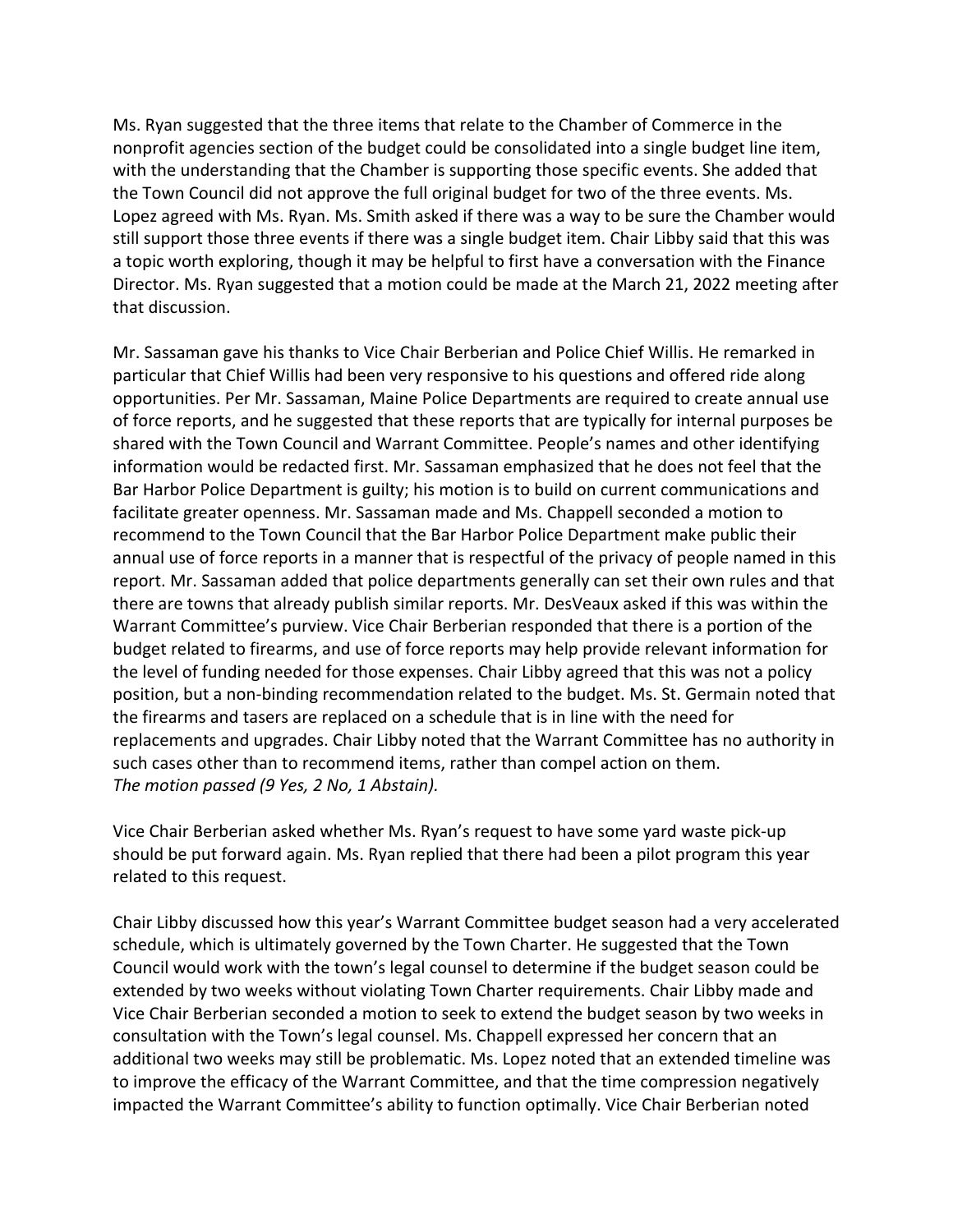that this timeline was the majority opinion of the recent Charter Commission, and she echoed that this request would need to be reviewed by legal counsel. Ms. Smith asked if the budget process could start earlier, as the dates noted in the Charter deal primarily with deadlines rather than the initiation of the process. She thought that having the budget start annually on July 1 rather than January 1 could provide some flexibility. Ms. Lopez noted that starting earlier could impact the Town Clerk's ability to effectively manage elections, though she would have appreciated updated budget pages. Chair Libby suggested that the main motion could be amended to make a more general request to add time to the budget season. Ms. Chappell made and Ms. Ryan seconded a motion to amend the motion on the floor to recommend that the Town Council work with the town's legal counsel to determine whether the budget timeline could be extended.

*The motion to amend the main motion passed unanimously (12 Yes, 0 No)*. *The amended motion passed (11 Yes, 1 No).*

Ms. Ryan noted her appreciation for the presentations put together by Mr. Sutherland, and that it would be helpful for people to have additional overviews and frameworks for how town money is spent. Chair Libby added that he shared this sentiment. Ms. Ryan added that it wasn't a particular request, but more "big picture" information is always welcome. Vice Chair Berberian noted that the Town Council goals were also included in the budget binders and were similarly helpful.

#### **VII. Adjournment**

There being no further business, Chair Libby moved to adjourn the meeting. The meeting adjourned at 7:47pm.

Respectfully submitted,

Christine Smith Secretary, Warrant Committee

#### **Appendix**

Full, unedited text of Maya Caines' prepared remarks from the public comment period, as received by the Warrant Committee on February 21, 2022:

Hello everyone,

Over the past year and a half the MDI RSS ARTF has provided recommendations to the school board to make the schools on the island a more equitable, safe and inclusive environment. In June of 2021, the task force presented a plan to the school board which highlighted three topics: Curriculum and culture, professional development, and implementation of restorative practices.